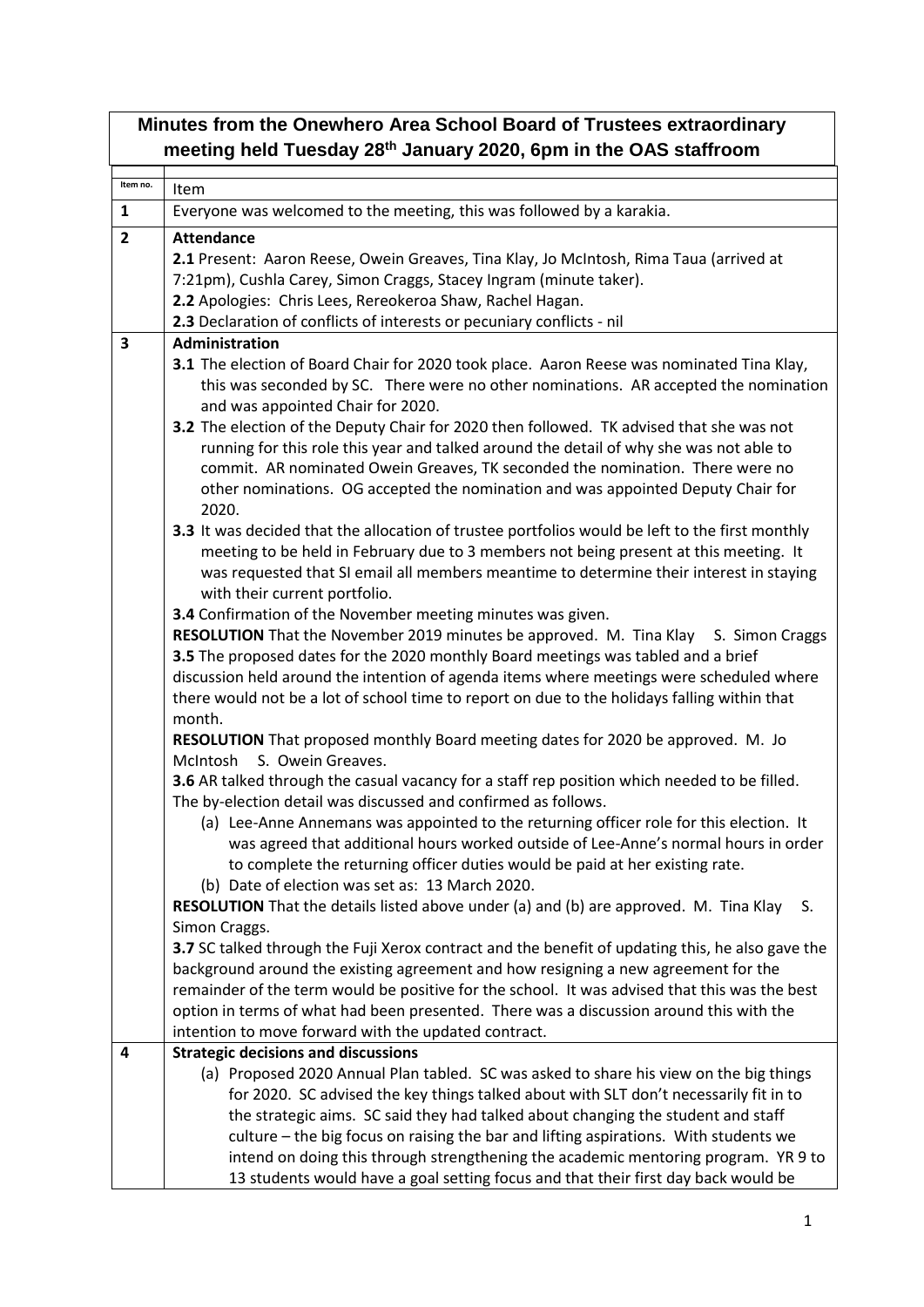around this. The goals would then be shared with whanau (3 way conference) with whanau. The goals would be recorded and there would be check ins with the student to monitor progress. SC said that with staff, this was around a culture of leadership and talked about professionalism, policy, deadlines being met and having high expectations of student achievement. There would be a big focus on building the capability of middle leaders – this would be started with a review of middle management. These actions should strengthen the role of SLT and free up more time. SC advised that this was the only school he knew that did not have a middle management pastoral structure. This would start with the review, then build capability in middle leadership, training to lead not manage. SC advised that he had done his masters thesis around middle leadership.

SC then spoke of the learning focus being on maths and gave a handout to all members to read, SC advised that this was a strongly researched program. SC talked of Trevor and Rebecca Bills both having facilitated the program and advised that it has strong success rates in Maori and Pacific Island student results – this was a focus. SC continued that in terms of learning, they would be building on the local curriculum to put it in to practice in learning – using businesses, environment etc. and implementing in planning.

SC spoke of the focus on communication and that he was taking the lead on this, rebuilding trust and relationships. There were strong expectations of implementing the comms plan. SC confirmed that the community would be invited in to participate, instead of just being told what is happening. SC talked about himself being the liaison person with the community.

SC advised that those were the main focuses of the year, that there were other things in the plan that were peripheral but the above is what he sees as being key. AR asked around the positive learning culture wording, questioning if this was behavior management. SC responded that the focus was on building a strong learning culture.

TK said that overall she felt that there weren't any measures detailed in the plan – asking how would SC know / measure success. TK continued that ultimately the Board needs to ensure student achievement, and questioned how the Board would know if there were no measures put in place of achieving the plan. SC responded that he felt he had tried to do this by putting in actions column. TK gave an example of the waka motif – asking SC how he measure this. SC responded that by the students being able to identify things and what they meant. It was said that the actions work towards the outcome. SC responded if every single action had to be measured how this would work. TK explained further by giving an example of the taniwha / challenges – the measure could look like a percentage of students would be able to recall this by a particular timeframe – 'Success is determined as 80% (or whatever % is agreed to) of students being able to recall……..'

AR suggested that they start working through the plan and ask questions by page. SC was asked to explain the waka motif (river and waka) and the 5 taniwha challenges and what this means. SC responded that this is the values, 5 competencies they want students to have. SC clarified that this would be stepped back, these competencies are what we want kids to be. AR asked for clarification on what they were. SC said they had not been set as yet. AR asked what this was replacing, SC described it as a new layer that they don't have currently. CC asked how the students would know this detail. SC said this would be communicated from a senior level, whanau and teachers and then talk through with students, it becomes part of conversations / goal setting. CC asked how goal setting would go. SC said that communicating this would start from word go this year.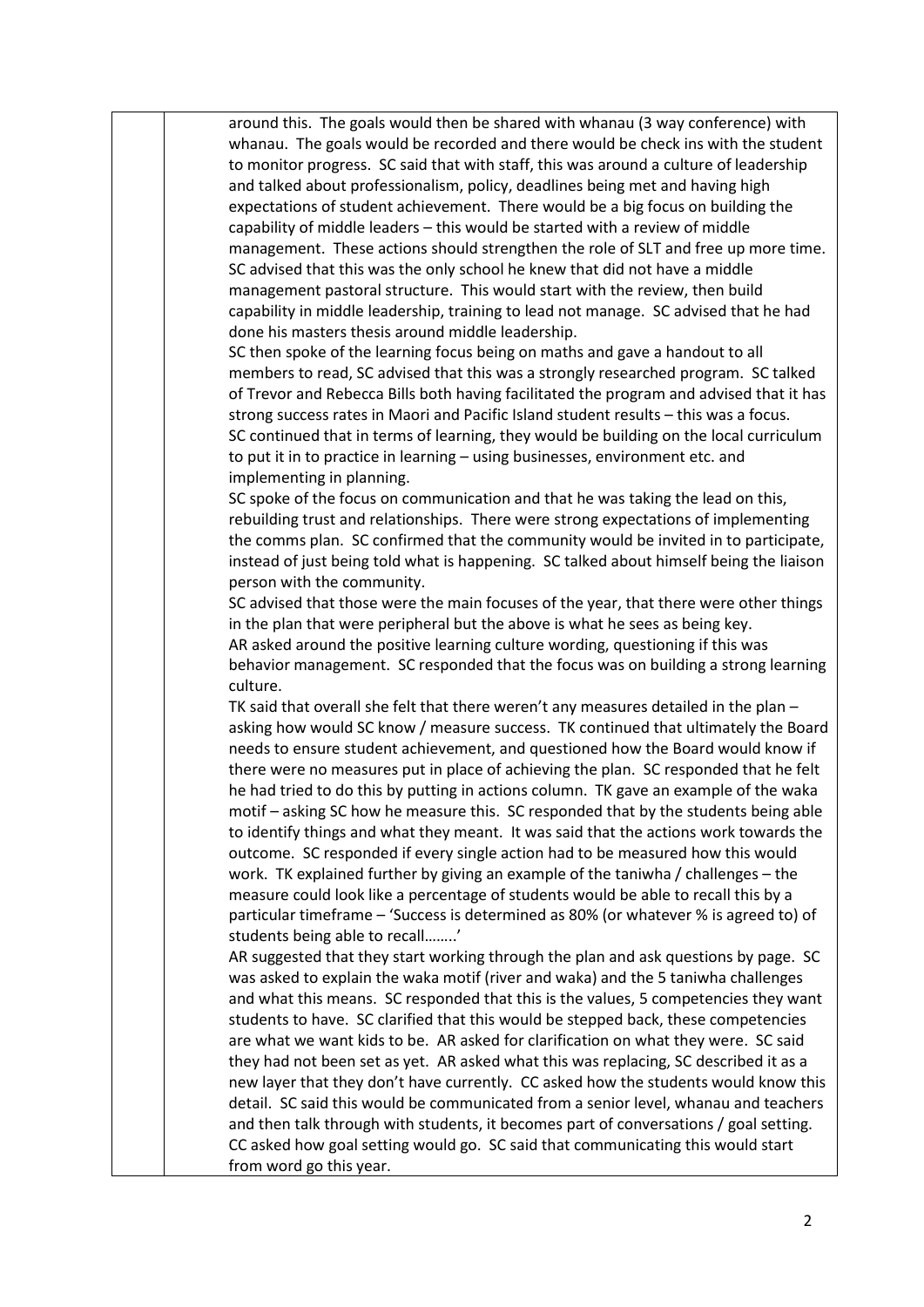OG said that he was used to seeing smart plans with dates detailed however there were no timeframe indicators in the plan. SC said that some will have, however some will build in to other ones. OG asked if that level of detail will be in the final plan. SC said he would add in outcomes and this level of detail. OG continued that at Board meetings they would then know what needs to be talked about due to timing of actions. JM asked about layering in something new, asking if there would be a bit of resistance re the change. SC responded that he didn't see it has change, it was just strengthening what they are already doing. JM asked what the measure would be. SC said that student feedback around current program had been variable. JM said that there had been feedback from some staff that it was quite loose. SC said that they would work collectively on building the program, therefore people would be accountable for it. JM talked about smart goals and flexible goals if they are not working. If it wasn't working what was the pull back, if it's not all falling in line with the plan what was the flex. SC advised that if it's in the plan it needs to be approved by the Board if changes are made. SC gave an example of the change made last year with regard to the expanding the student council.

AR highlighted that there were a few things linked to whanau time and asked how it would be consistently rolled out. He suggested that there needed to be a clear plan, and discussion – this is an expectation so everyone knows and is on the same page. SC responded that he had completed a whanau time job description last year but it wasn't front loaded enough, he said he would use the job description for discussion. AR continued that the plan needed to be introduced and communicated with the community and articulate the expectation to students as well. He emphasized the importance of communication to the community and sending out the plan/detail, that will help with accountability for teachers, students and whanau if everybody knows about it and are on the same page. It was an expectation that this was to happen. AR added that timelines definitely needed to be added in. TK asked if SC couldn't measure every action, how would he understand that it's actually happening, that just because he tells staff to do something doesn't mean that it will happen and be consistent. SC responds that if students can't articulate it, then the teachers are not discussing and doing what they need to. TK asks does that mean SC will have checks across term 1, 2, 3 and 4 –this is exactly what she means by having measures in place. SC said he would look at more check ins and when they should be. OG suggests that SLT should spot check whanau meetings and that this should be in place to measure this particular action. TK adds that if teachers are asked to do something but no one ever checks in around that it suggests that it's not that important. If the checks are in place it reinforces the importance of that objective. SC said that he was really trying to pull back on pastoral work to be able to get in to classrooms and have / hear the conversations. CC said that students liked it when the Principal comes around and visits classes that it gives the students a chance to interact with SC and build a relationship.

AR noted that the first objective said to 'implement phase 1' – asking if phase 2 was coming. SC responded that phase 2 is checking in on classrooms and checking in on pedagogies. This year was 'high level' as opposed to concrete engagements in local curriculum. AR said he wasn't sure the actions linked to other objectives. SC responded that all of this is unique to OAS, its local curriculum, it's not just about being out in the community, it's about our uniqueness. SC continued that all of this stuff ties in to how we do things here. The river journey ties in with local context. AR questioned if there was specifically a step where a local curriculum is embedded. SC responds that this is more phase 2 and not this year. JM asked if there would be the expectation that some will happen this year. AR adding that a big piece of the local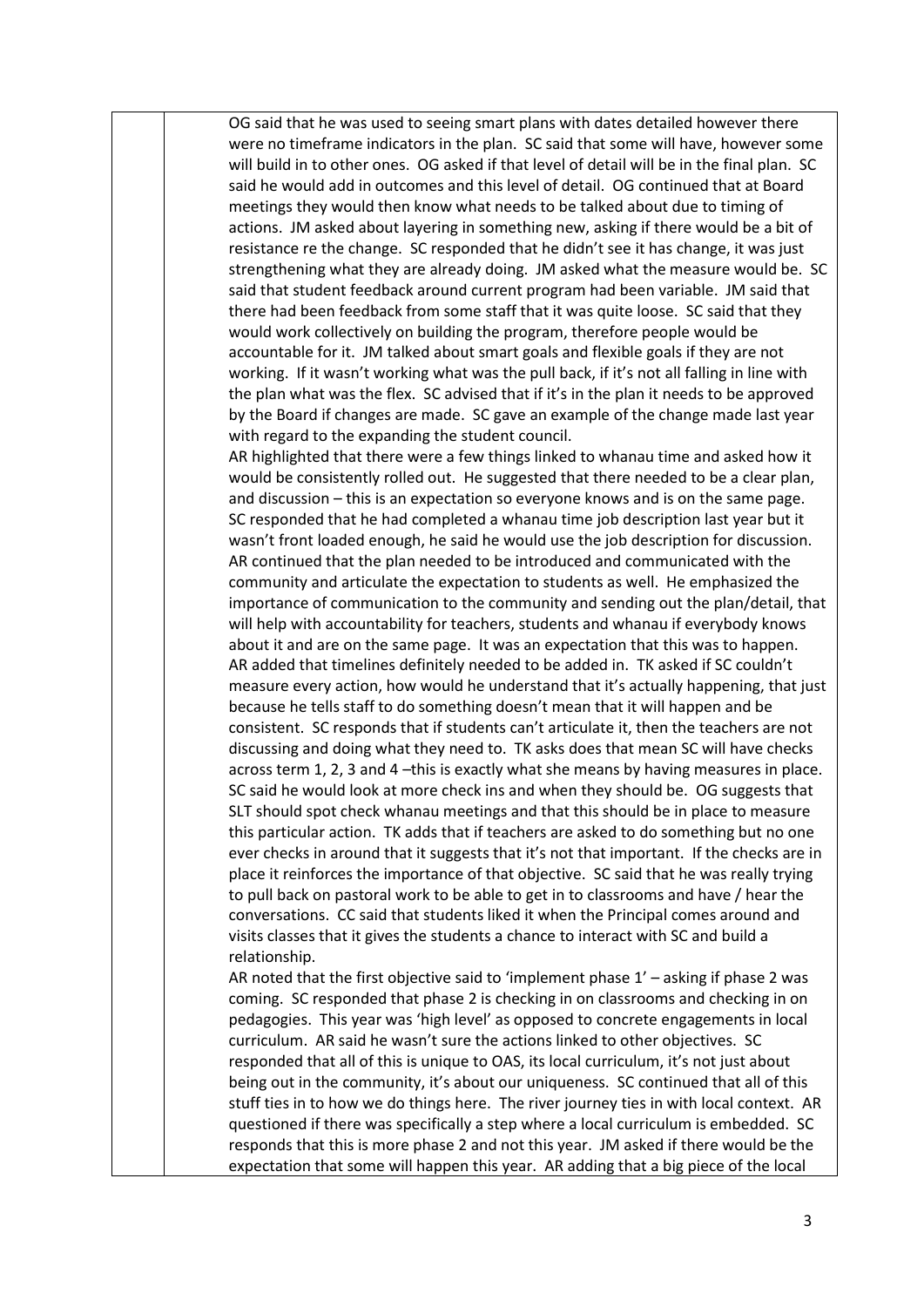curriculum work had been done last year gathering information, this took a lot of community time and we need to communicate / update if we are not doing this year. TK said it would be good to understand what JL communicated, and if we spoke to RS would her expectation be it gets implemented this year. SC references page 4 detail around the Maori Education plan which ties in  $-$  it's listed under 'Community', saying that it was categorised separately but ties in. AR says in order to help us agree can JL put something together for roll out – highlighting the need to do something for community. SC explained that they did hold a parent / whanau meeting at the end of last year. TK noted that it hadn't been held on a good day to do it given school had finished for the year. AR reinforced that there needed to be an update and plan communicated. TK asked if there was a log of who attended each meeting, that they could be directly communicated with along with other communication mediums. AR continued that we need to make sure when we do consultation that the school then communicates back. If we don't front foot this after asking for so much, this may result in some people being unhappy.

OG askes SC to tell them about the 'led by' section, was SC comfortable that he had sufficient talent to implement everything – was there anything SC needed from the Board. TK requested SC put actual names in there so they understood who was leading the action. OG asked if SC was comfortable that he had the right teams in place, had they been delivering. SC replied, yes and no and that quite a lot work done, just need a bit more clarification around what is expected / terms of reference etc. TK referenced the learner profiles on page one and if there was a reason why they were these particular year groups. SC responded that these were the key transition points when students were graduating and progressing through different points, for example play based learning in to learner agency. CC asked what learner profiles would consist of. SC responded that this would be key skills. JM asked if SC could share this so they know what they are. It was agreed this would be shared and SC would sent out. SC said that all the documents would be collated together and when ERO come in term 4 this is what they would give them. AR talked about the need to communicate these with the community and be proactive once we have the stuff in place, we want people to have this information and asked how they ensure this happens. How will SC communicate and catch people up on this progress. SC advised this would be an email through kamar. OG asked if there could be a note along the lines of 'important information via kamar, please look out for this' put in all mediums; newsletter, facebook, website etc so it is not overlooked and missed. TK asks how the students will be measured on the different profiles. SC responds that the students will be able to self-assess, peer assess and parents will also see and that will be the measurement. AR asks around assessment through NCEA and PAT testing, there was a discussion around this - SC was asked to add these measures in to flesh out more. AR talked about Play Based learning and that this has been implemented for a couple of years now, how do you get measured on this. TK said that she was interested in the answer to this as her son is transitioning from year 2 to year 3 - how is the success measured from the implementation of Play Based learning. AR said it would be good to understand what you would expect to see versus what you actually see and if we are getting the results, is our implementation and how we are doing it achieving the results we set out to achieve, and did we know what these are. AR asked how do we ensure good ideas are implemented well, monitored and assessed by achievement. SC responds that they still have reporting strategies in place, reporting on other curriculum levels as well, however it was harder to capture the students 'want' to come to school and being engaged in learning etc. SC continues that they are still doing reading, writing and maths. AR asks having done Play Based learning how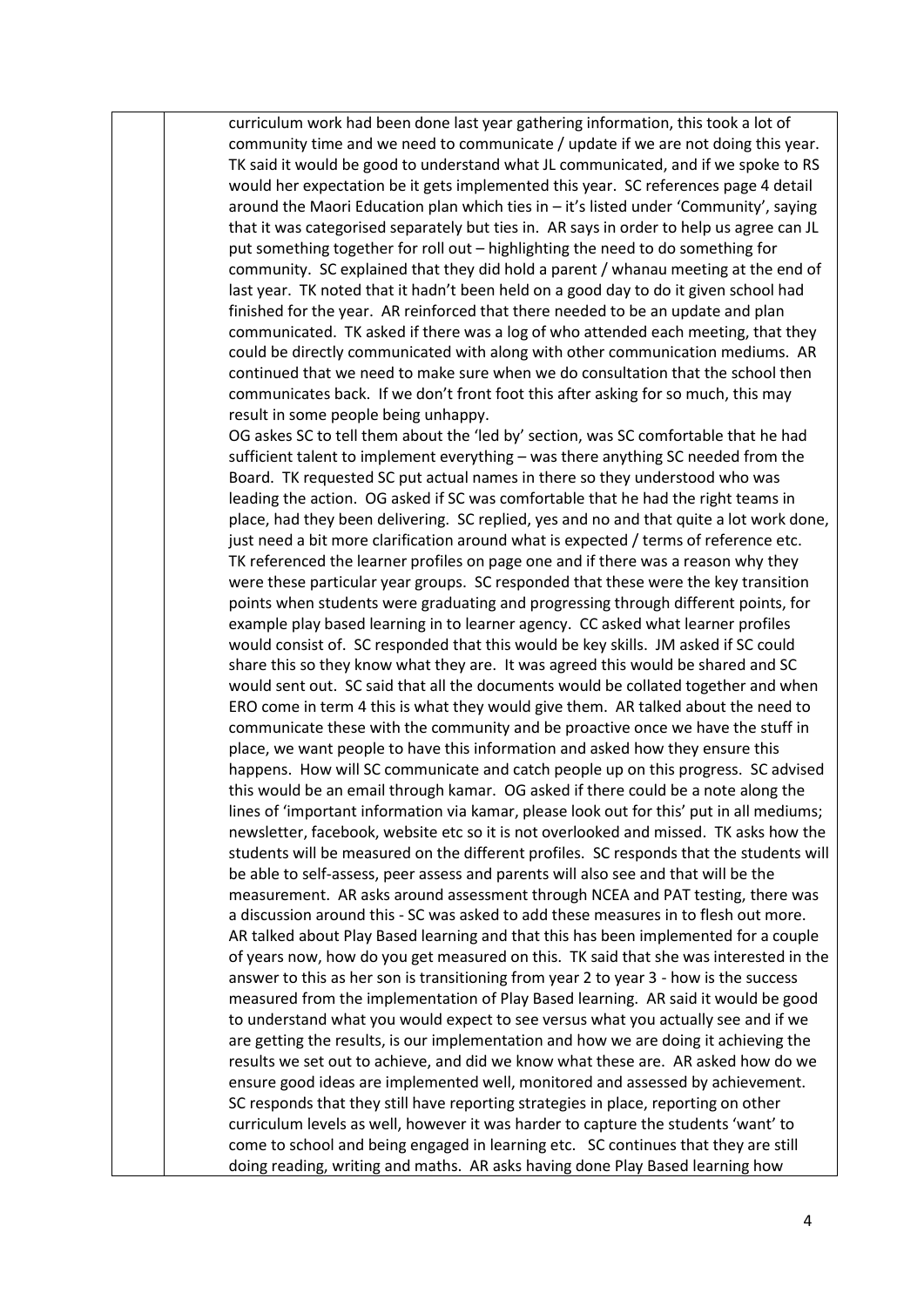results compare to previous years, TK questioned what was the comparable data. AR continued how do we know we are doing well enough, that this is working. SC responds that you will see in data, and it was looking good from preliminary data, writing had lifted in year 4 - positive lift. AR continued that with student achievement data when / what is the measure that we can say yes this is working, we need to be clear as to the what, the why and the results and how it would be measured. There was a discussion around this and it was agreed that SC needs to put some detail in the plan around this to ensure the right results and outcomes for the kids. TK referred to the last point at the end of page one asking what the actual 'desired outcomes' are that are being referred to here as it didn't say. SC responded that this is what the profiles are. TK requested that the reference 'based on learner profiles' needed to be added to be clear on this. TK also questions if student achievement needs to be added to this same bullet point so it reads 'Measure student engagement and student achievement…..'. AR asks around the second to last bullet point that has RW leading it – how does this action happen and asked if this not already implemented. SC referred to feedback Bek Galloway gave, there wasn't the leadership or will to put in to place prior. SC continues that RW is the new Middle School team leader and that he will ensure this happens and support RW in this. JM asked how SC copes with opposition from teachers around Play Based learning and Student Agency. SC responds that JL has been quite clear that this is the direction we have headed in. JM asked around Bek Galloway and data on achievement, SC says if you visit the website you will see this. JM confirmed she had however she had not seen any actual achievement data detailed. SC said he would request from Bek and provide this to the Board.

JM said she had a general comment and feedback that most parents want to see student achievement up front however this was currently on the last page of the plan. SC replied that it was no problem to move this up front and would do this on the next version.

Everyone was then asked to move on to page 2 for comment. OG said he wanted to keep coming back to what support SC might need and how do they make sure that things are implemented well, that everything gets done and done correctly. SC responded that everything would be put in place. AR reinforced that the big thing is actually doing it. OG asked SC again what support could the Board provide. There was a discussion about the leadership review and SC was asked what support he might need specifically for this. OG added that this is huge and could be a whole term of work for SC to get through, there was a discussion around this with SC explaining there was a process, support and guidance. OG highlighted to SC that the communicating and consultation part would be challenging. OG asked SC to think about what this looks like, the challenges and what needed to happen. OG talked about the EO role and the flow on effect from this. There was a brief discussion around this. OG asked what they can do as a Board to support SC through this, SC replied that he was not sure other than to support him in the regular catch ups with the Board Chair (to act as sounding board). SC continued that he didn't think there was anything financially or anything from a professional development aspect and that the only thing would be when the report comes back for the Board to support it and give it the go ahead for SC to move forward with.

CC questioned the role of the Academic Captain (student) and what this was. SC responded that this has been put in place to lift academic focus in school. AR asks if we have that in place now. SC confirms that a student has been appointed to the role this year.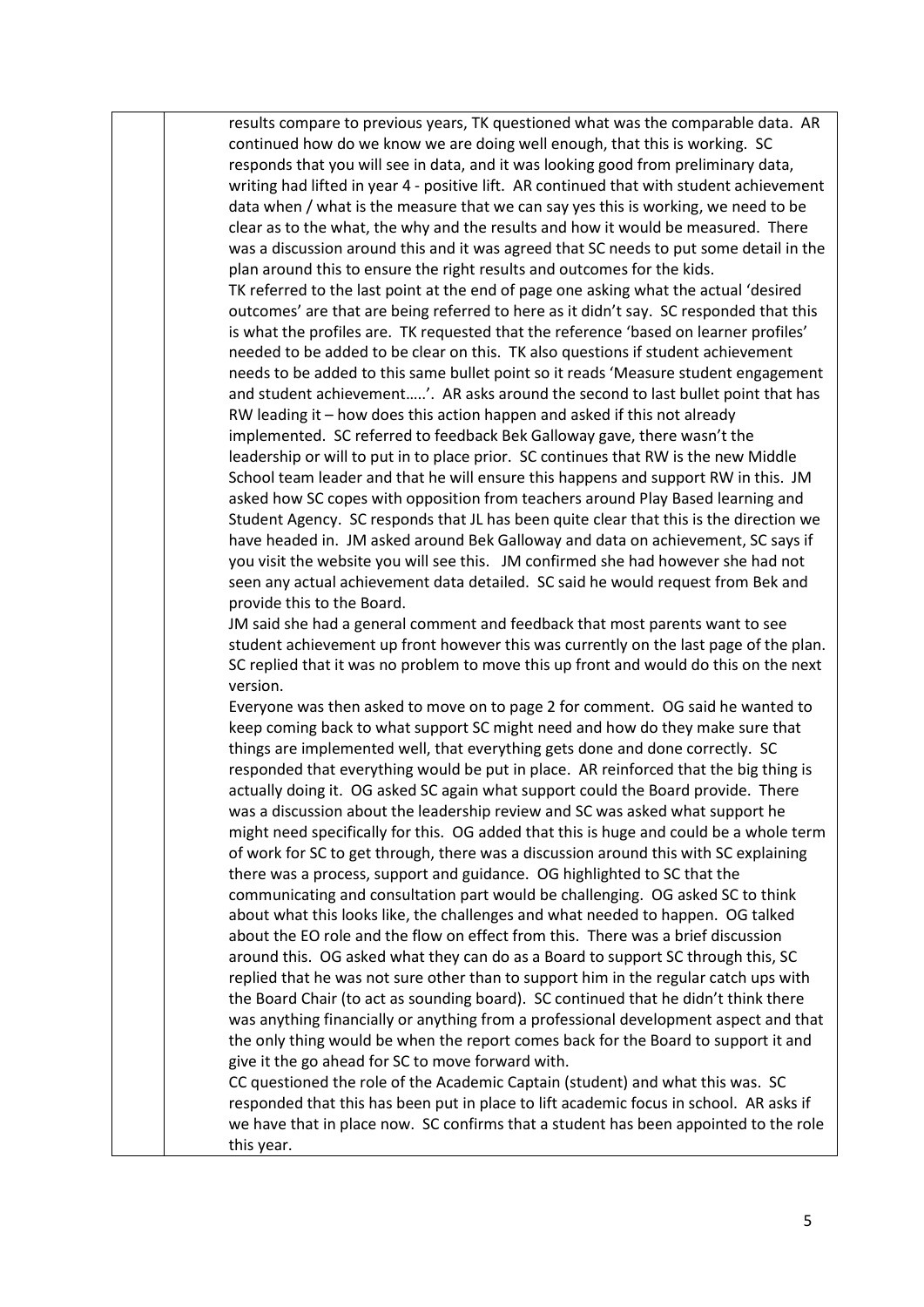TK talked about a lot of the initials under led by being the same. And that maybe we could build in to the Board meeting program to have a staff member along to provide an update on the key initiative they are aligned to in the plan so the Board can hear directly from them. AR added that they could target something and then cover indepth. TK added that this holds people accountable about how they are progressing with their key actions and that this supports SC at the same time. SC responded that if it says LT that is for 'Leadership Team' and would be him. AR asked that a key be added so they understood the person or team leading the 'Action'. OG asked what happens if a member doesn't do what they are required to do, did this matter. SC responded yes because every other member will be asking them, plus it will be part of the appraisal process.

AR asked what the leadership model reference was. SC advised that a lot of people talk about leadership and what they think it is and that this was about developing a common understanding of what leadership is. AR asked what we do with the model. SC responded we break it down by year level so kids know, if they want to be a leader this is what they need to know / do. AR asked if this could be something that relates to the learner profiles, could this be linked to that page one objective/action and would it make more sense for it to be part of that as opposed to a stand-alone section. There was a discussion around this and it was agreed to include in the profiles.

OG asked what the consequences were for students who didn't exhibit these. *7:21pm – Rima Taua arrived.*

AR highlighted that page 2 has massive chunky objectives / targets and that it will be a massive piece of work. SC responded that this falls on his shoulders. TK suggested that a timeframe needed to be implemented to ensure it's doable. JM asked that when setting the new structure how much did SC handle and what was the process. There was a discussion around this. SC talked about communication issue and it was a leadership challenge. OG stressed the importance of articulating this so staff understood the why behind the change. There was a discussion around the terms of reference Peter Gall has been given by SC and what levels he was looking at and how this happens. JM spoke of some of the staff feedback being around having deans in place. SC said that this is part of what he would expect to see from the review as we were one of the few schools that didn't have deans in place.

AR then asked everyone to move to page 3 to the Environment section and ask questions on this section. OG asked what is behavior management / consequences currently, were there detentions and withdrawals. SC responded that no there wasn't and that it was a case by case scenario at present. SC then talked about PB4L and putting a matrix in place. SC advised that the PB4L matrix they had in place before he started was thin, he'd looked at others which are much more specific. SC continued that PB4L do work in consultation with staff. AR asked if PB4L is a component of behavior management, SC clarified that it's the whole behavior management system – it's an approach. OG asked if the community knows about it, SC talked about the previous matrix and how it was too generic. OG asked SC what he wants to see, SC responded that he doesn't want a prescriptive one that doesn't allow for consequences and not punishments. JM responded that this is a tricky balance, sharing some feedback received through exit interviews indicates that some staff were under reporting behavior and that what the Board looks at was not an accurate picture and that restorative practice was not being evenly supported by SLT – they had felt unsupported in this. There was also feedback coming through that students were not being disciplined enough. AR said he had also had feedback that some staff were not putting incidents in kamar as there were no consequences any way and that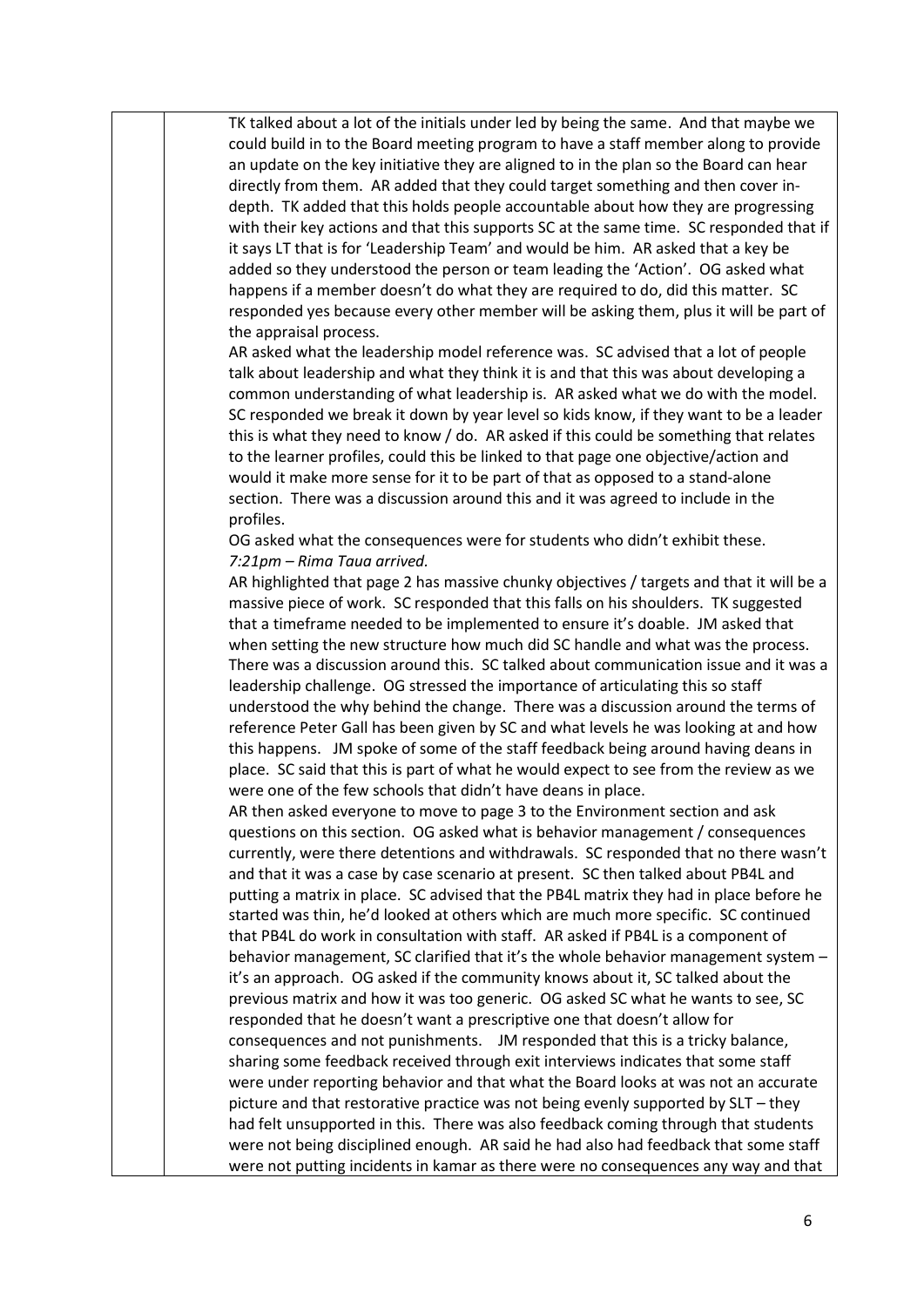they didn't feel like anything was happening when they had been entering it in to kamar. JM summarised that potentially the situation is worse due to reporting not always being entered in to kamar. TK said that this could only mean that it would be worse than what has been reported to the Board. OG asked how this gets tightened up to ensure it is captured accurately. AR suggested that structure would help – structure what the rules are and gave an example of a standard situation *'if I do this then I can expect this to happen'.* AR reinforced that there had to be structure to it. It was also said that parents want to know. If it happens once in a term and is addressed it shouldn't happen again and if it does then something else triggers for the second instance. It was said that parents / whanau can help reinforce. SC said that's where structure is important and expect SLT to pick up second incident and send letter home. OG questioned if it is structure or process. SC responded that this is not a written down process. OG replied that they need to have a behavior management plan in black and white. SC then made reference to having a flow chart that explains 'if this happens, then this happens as a result'. TK said that this needs to be presented in term 1, then a review set to ensure it's measured and establish if it is working. SC responded that if he doesn't have the structure in term 1 sorted then this could fall over and that he needed deans to pick up the repeat offenders. AR responded that he assumes in term 1 that there would not be a lot of instances and emphasizes that we cannot start the year not having a behvaiour management process in place. There has to be a starting point and then the process evolves from the starting point. TK agreed saying that there needs to be a transition plan for now and it then reworked once structure is in place. SC says that SLT should only be dealing with major incidents or repeat offenders. AR asked what is happening around kids showing disobedience in the classroom, interrupting and stopping the class from learning. SC said that with students that they know from last year they will be having big whanau meeting to front load this and hear from them as to what their experiences are, they had used this initiative at the end of last year. AR said that the expectation that this will not be tolerated / continue needs to be set.

It was raised that SC look at moving bullet point 6 on page 4 to sit within behavior management section.

AR requested that SC remove the wording 'designed by Playscape' from page 3 as this is not yet committed to. It was raised that the behavior piece was a monumental change. SC disagreed saying that compared to a lot of other schools our kids were well behaved, saying it's not mayhem out there with no consequences. AR highlighted that behavior had been flagged as the number one thing in both the staff and community feedback. SC said don't want to get hysterical about it, it was not absolute mayhem and said at the end of the day suspensions and stand-down's had been quite high. JM responded that we don't want to suspend kids, this is a terrible outcome for them, SC replied that some were inevitable. AR said this needs to be up and going fast, and it may mean that the initial process is managed by SC with SLT. Adding that it was imperative to communicate out what is up and running and where you are going to start the year off and ensure the plan and clear processes are understood by everyone. This can then be reviewed with any structure changes made. It was highlighted that it was important to communicate this to staff, students and families so they know what to expect.

It was suggested that bullet point 3 on page 3 could be moved to sit with same sort of stuff so it was all in the one place.

JM asked what AWE meant, in last bullet point on page 3. SC responded that it gives Wellbeing data. OG questioned if this was a school wide priority, SC said they had already been working on for 2 years an established a base line. There was a discussion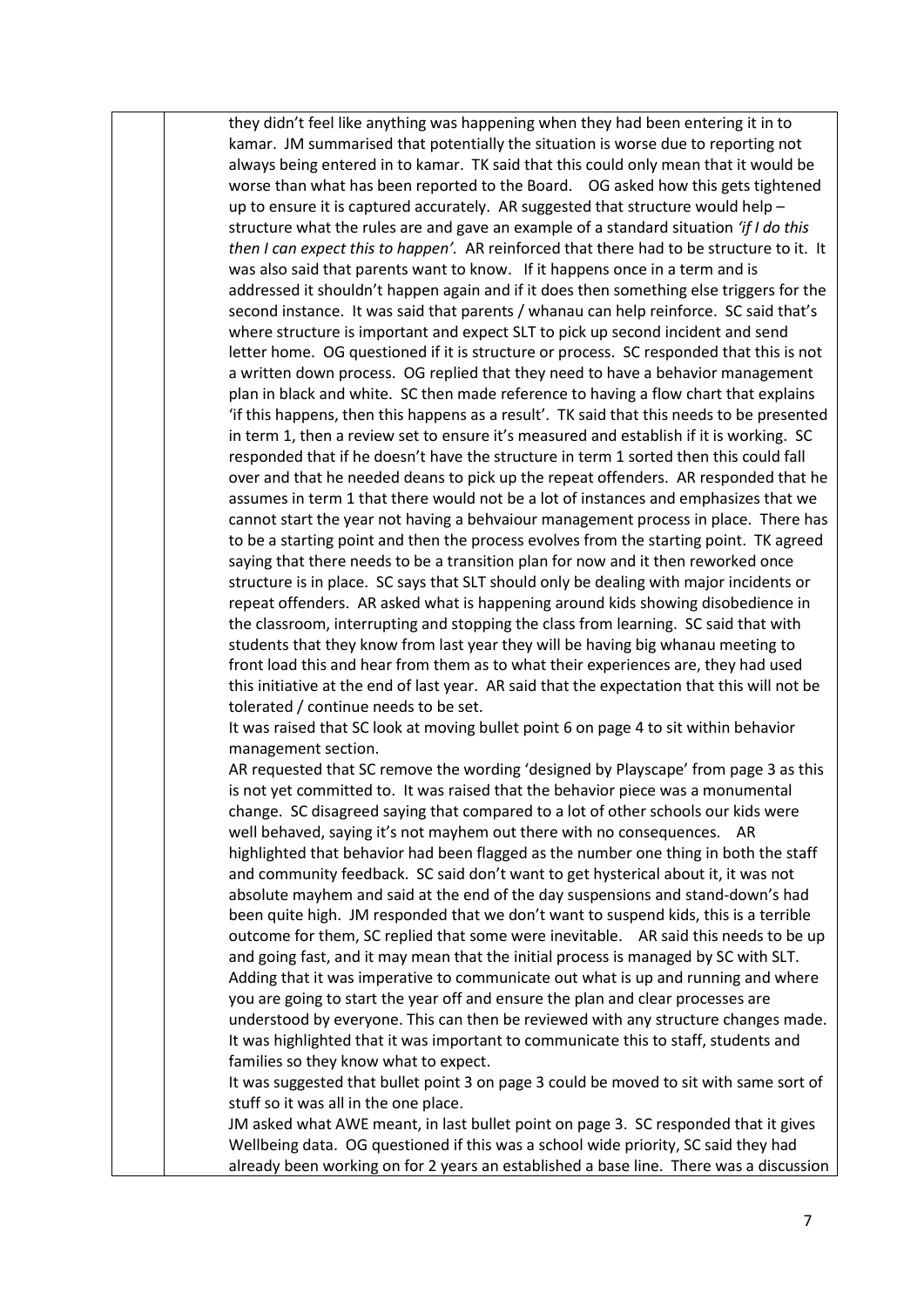around wellbeing vs behavior. SC said that some kids don't and can't manage their wellbeing. OG asked if we are then catering to an individual, saying it feels like a lot and questioned if we needed to action now. AR questioned if it was about actually doing something now and that last year had been about learning about wellbeing and collecting information, questioning that shouldn't the focus now be on executing strategies from the information gathered and analysed. OG continued that he was nervous that there is a lot of change in the plan, JM agreed saying that the feedback from staff was that there was a lot of change. OG continued that the focus on behavior and leadership structure was a lot of work for SC and did this need to be now. OG asked SC what he thought, that there was a lot in the plan and he needed to be mindful of the workload. SC said he thought that they would do stuff anyway. OG questioned if this was the case did it need to be in the plan if it was a 'business as usual' item. The bullet point around 'litter and clean ups' was then questioned as to why this was in the plan as it definitely felt like a 'business as usual' item as well, it was agreed that it shouldn't be an annual plan focus. It was highlighted by AR that we needed to do less things and do them better. RT asked SC if there was any assistance he could get. SC responded that he had lots of support networks he uses, that his mentor principal was his 'go to' person, plus Peter Gall, responding that he had lots of people.

TK talked about the comms plan, it has been fully implemented and there were instances where it was clear it had not been used, TK asked how it will be measured to ensure it is used moving forward. SC said that this will be through staff culture, there will be clear expectations around policy and communication and that there will be no more excuses and failure to follow. AR questioned if it needed to be in the plan, TK stated that communication was a common theme that came through in the survey and that until it is business as usual it needs to be in here to ensure it has the focus. There was a brief discussion around one incident.

There was a query raised around the evening Te Reo classes and who was taking them / where etc. It was asked if RT was doing or was this a school initiative –

understanding around this was sought to establish if it should be sitting in the plan. There was a brief discussion around this.

TK questioned as to why the annual Communication survey to parents / whanau was not in here. SC responded that it was in last years and therefore becomes business as usual. It was agreed that due to the extent of the feedback from last year's survey that this needed to stay in, with the intention of moving to business as usual the following year dependent on outcome of results.

OG asked around the goal setting conferences – where would all this stuff be tracked, visited and shared. SC responded that staff will be documenting this. OG asked what this will look like, how will it work in a group setting. AR suggested a template be developed to use to ensure this is done reasonably consistently. OG asks what happens if this is not done. SC responded that they will be held to account and that it will not be a good look in front of the parent if they are not doing this. AR said that there needs to be a check put in place around this.

AR asked around it being mentioned earlier in the meeting that goal setting was year 9 and up. SC advised with year 9 and up the focus is on lifting the bar. SC said they hadn't decided if this is whole school or not, however they were definitely doing from year 9 and up. It was questioned why this wouldn't happen from year 7 up to set expectations. AR continued that we get a whole lot of kids coming in new to our school from year 7, this would be a good place to start. The goals could get more specific as they go up in years. AR advised that it was imperative that there was a clear plan and clear expectation communicated to staff to work with, they needed to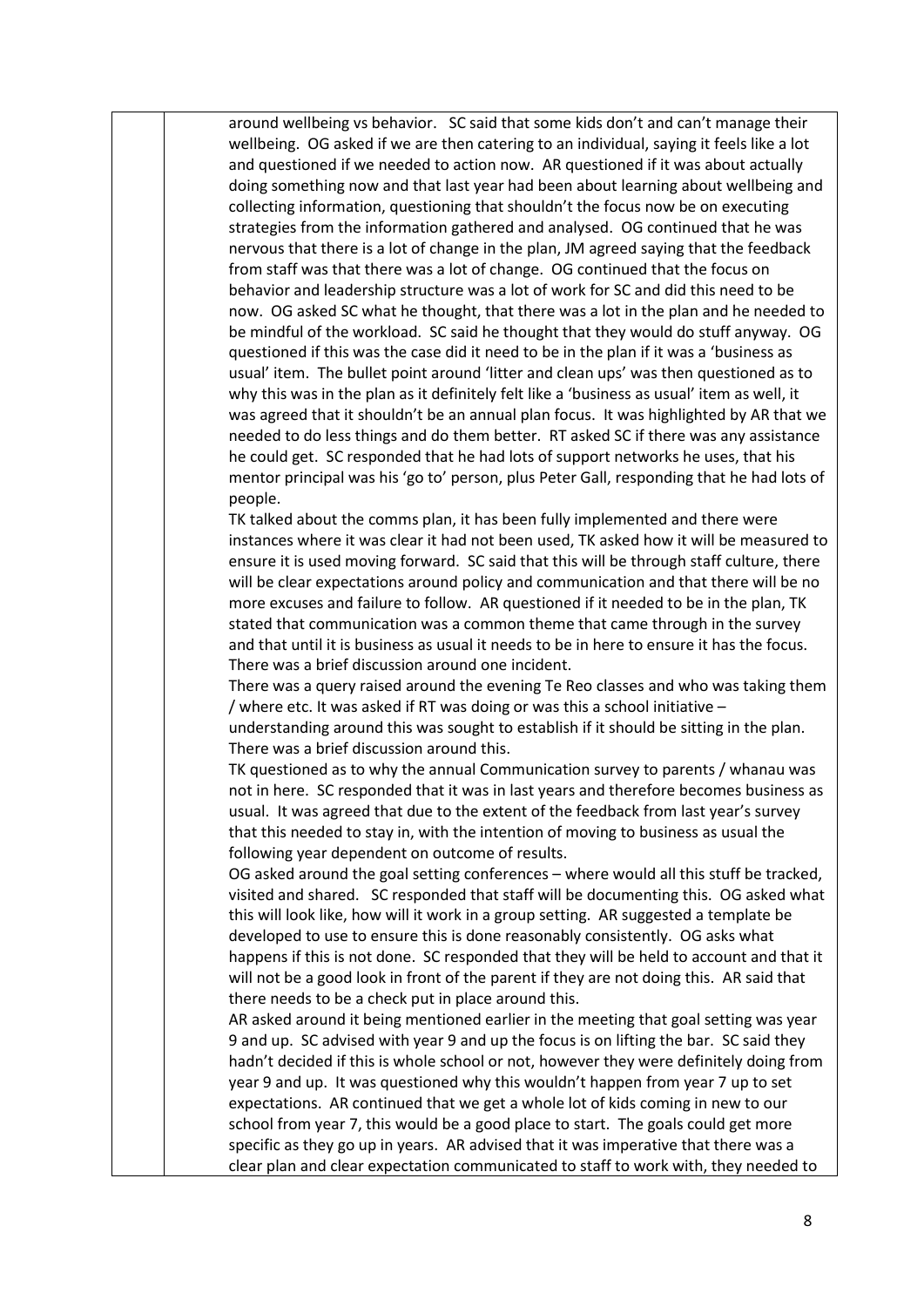have something consistent to work from. There was the need to make it clear to the middle school team leader and that this be rolled out. SC acknowledged that there would be more work in year 7/8 due to bigger class sizes. AR suggested that maybe the plan is done at school and emailed or sent home so it doesn't impact on teachers with late nights holding meetings at school.

OG asked if there was an updated roll number, SC responded that he had had a look in kamar however it didn't show all new enrolments, but it was around 540. SC said that the school started on 515 last year. AR asked as far as the students that have left do we know why they have left, SC said that yes he had been told. AR said it would be good to have this information for the first meeting to understand this.

AR then asked everyone to move on to the last page 'student achievement targets' to discuss. OG asked where we landed in terms of NCEA results. SC said that there had been a number of students relying on externals, advising that externals are harder to achieve. SC said that it's important that students have a plan. There was a discussion around this and having the balance of internals vs externals. It was asked if we are setting our students up to sit externals and that we wanted students to be well equipped to do well in externals. SC advised that the kids that are wanting to go on to uni do well and get externals. There was further discussion around this and an example SC gave and how internals work for all kids. OG asked how external results went, were there key themes / areas. SC responded that he hasn't analysed and dug deep in to the data as yet. He said that it makes the most sense to give kids the opportunity to get across the line. AR responded that he is just saying to do both and it would be good to review how we are preparing kids for externals. The stats detailed in the plan were discussed, OG asked if this was achievable. SC confirmed that it was doable. AR asked if cohorts were looked at when setting the targets / %, saying that it was important to look at this and acknowledge different cohorts. OG asked if the results were shared with the community, SC responded yes – every year via the school newsletter. OG asked if SC gets feedback or questions around the results once published, SC responded no not really.

It was suggested that bullet points 4 and 5 can be combined and put together. It was suggested that the wording 'or other professional engaged' be added after Bek Galloway on the 3<sup>rd</sup> bullet point as this was very specific to one person and if something happens we need the ability to have a secondary plan.

Bullet points 8 and 9, on page 5, seem to be repeated from earlier actions discussed – eg: goal setting. This needs to be consolidated to only feature in one place.

AR asked around the goal setting, there was a discussion around doing this really well, consolidating and put templates up, we can then see what the students plans generate as a result, helpful for tracking also. SC said he was not sure there was a place in kamar to record but he would look in to this. There was further discussion around the goals being written down and students sticking to them, AR saying that the template would require a review section and that whanau teachers hold the students to account, SC added and parents as well.

There was a discussion around the target of 70% pass rate for Maori students at NCEA level 2. OG asked where the pass rate was for 2019, SC said nowhere near 70%. There was a discussion around setting the target around this for the next few years to see it increase, giving example of a variation of 10%, then the following year a variation of 8% until we get to a point where it's the same. There was a discussion around how this could work and what has worked in past. OG asked if the person leading this required any supports to be put in place to help.

AR asked around the  $2<sup>nd</sup>$  to last bullet point, questioning if this should be monitored by whanau teachers and not SLT. SC responded that by having SLT involved added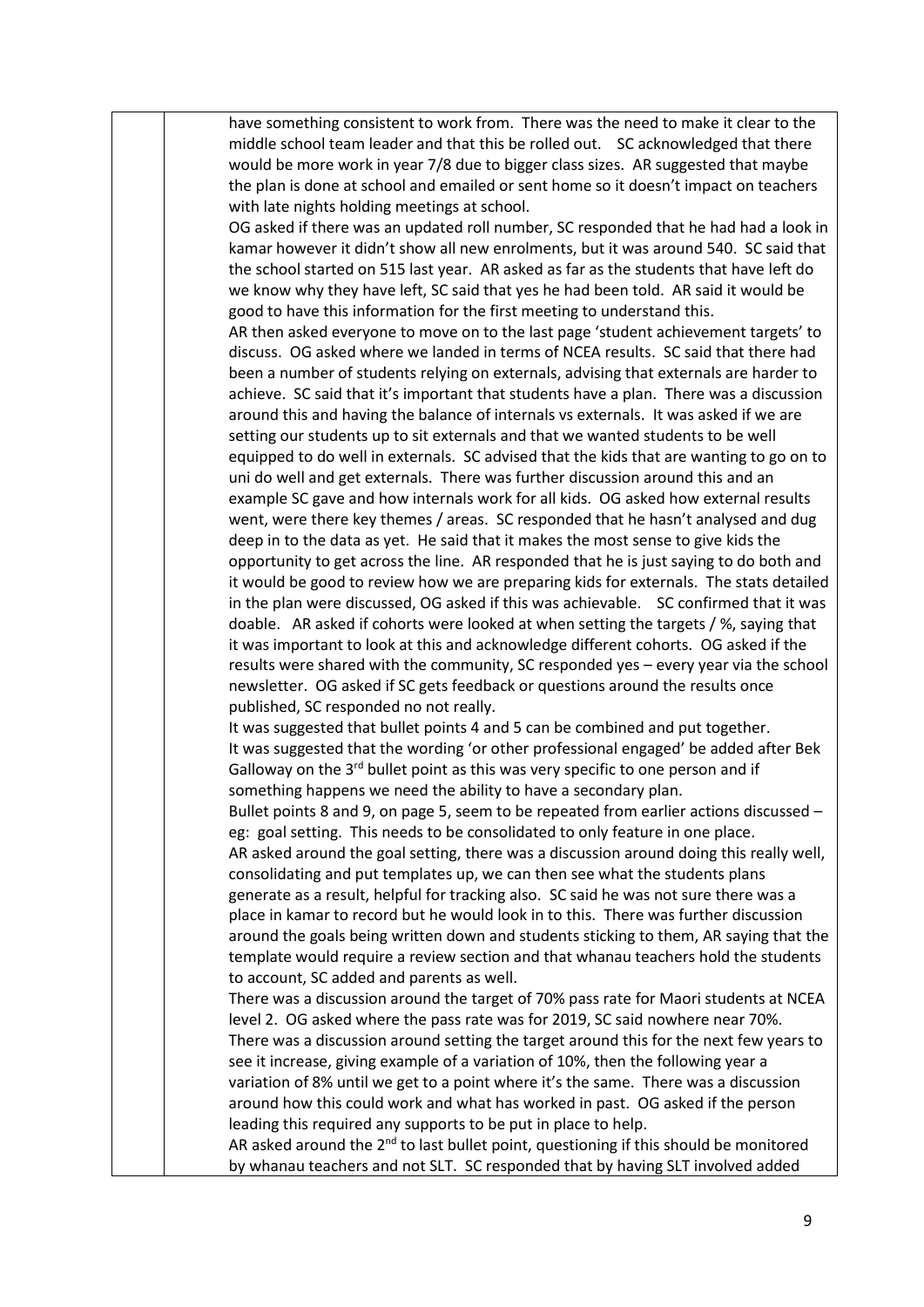more weight to it and gives more of a priority. SC continued that it was extra important for these students. It was agreed that it should be implemented as 'SLT review in conjunction with whanau teachers'.

AR noted that the actions for Years 3-10 one year or more progress in writing and maths seemed quite light to achieve this target. SC said that there would be all sorts of actions in the classroom to achieve this. SC continued that they changed the focus of writing and have had some big gains as a result. JM questioned if parents would also want to see reading in there as well. SC responded that reading sits ok, that we sit above NZ standard.

AR questioned writing being in here if we have implemented something that is working, doesn't this then become business as usual. AR asked if the Bek Galloway action detailed is new to what we have done. SC responded not really, no  $-$  it was around consolidating. AR recommended that if there are actions to put in around writing that are new then to leave in however if not it was just business as usual and didn't need to be in plan.

AR queried the very first bullet point on page 5, saying we must be doing more than PD to get the outcome listed. SC advised that the Developing Mathematical Inquiry Communities was a big program. AR responded that there is nothing detailed in the plan around a program and the timelines of the program, it was agreed that this detail and timing is required to go in. AR asked where the program has come from, SC responded that it's from Massey Uni and that there is a facilitator that works with the school. AR asked if we have them booked in to review, this was the ideal stuff for the Board to see. It was agreed that timing was to be detailed and that it also needed to include a 'review completed by' date in it. It was said that implementing change had been a weakness in the past and that we need to ensure that the learnings have been taken on board and change is well planned, communicated, measured and reviewed etc.

AR asked about overall targets, Bek Galloway had done some analysis stuff for us and that there were different levels within year groups – were there targets for where they are at. SC responded yes, student achievement. AR said that there are targets for NCEA stuff but shouldn't some other ones be in here as well. There was a discussion around this and it was suggested that there should be targets for reading, writing and maths – these 3 cover different areas kids prefer. CC asked about the kids that don't do well at PE, AR responded that the Boards priority is that we look at key academic. AR continued that seeing how they are progressing through middle school, how they are going and what can be done before that. He then questioned why wouldn't we give ourselves targets in these areas. JM asked if this could be part of the learner profile, SC responds that learner profile is more around skills vs academic. AR said that getting data and setting targets is key and that if they had of seen the year 10 struggles early they would have been able to do something, looked at methods and ways to catch them up. OG said that he thinks we need to get the basics right, that this plan has lots of work for SC and suggested that SC draw himself a timeline and identifies crunch areas. OG asked SC if he thought his plan is achievable, saying he thought it was a big ask and a lot of change. AR also recommended that SC look at a timeline. OG asked SC what supports did he need, put in the timeframes and see if he felt this was all possible. OG tells SC that there is also his own stuff and commitments to consider as well – eg Springboard Trust, which involved time away from school. SC confirmed this as being 9 days. OG asked SC if he has any supports around leading this stuff. SC confirmed he did, plus a professional learning group. OG asked if SC had gotten feedback around the plan and if any other Principals had seen it and given their thoughts. SC advised that he had last year. OG shared that in his world this is a lot of